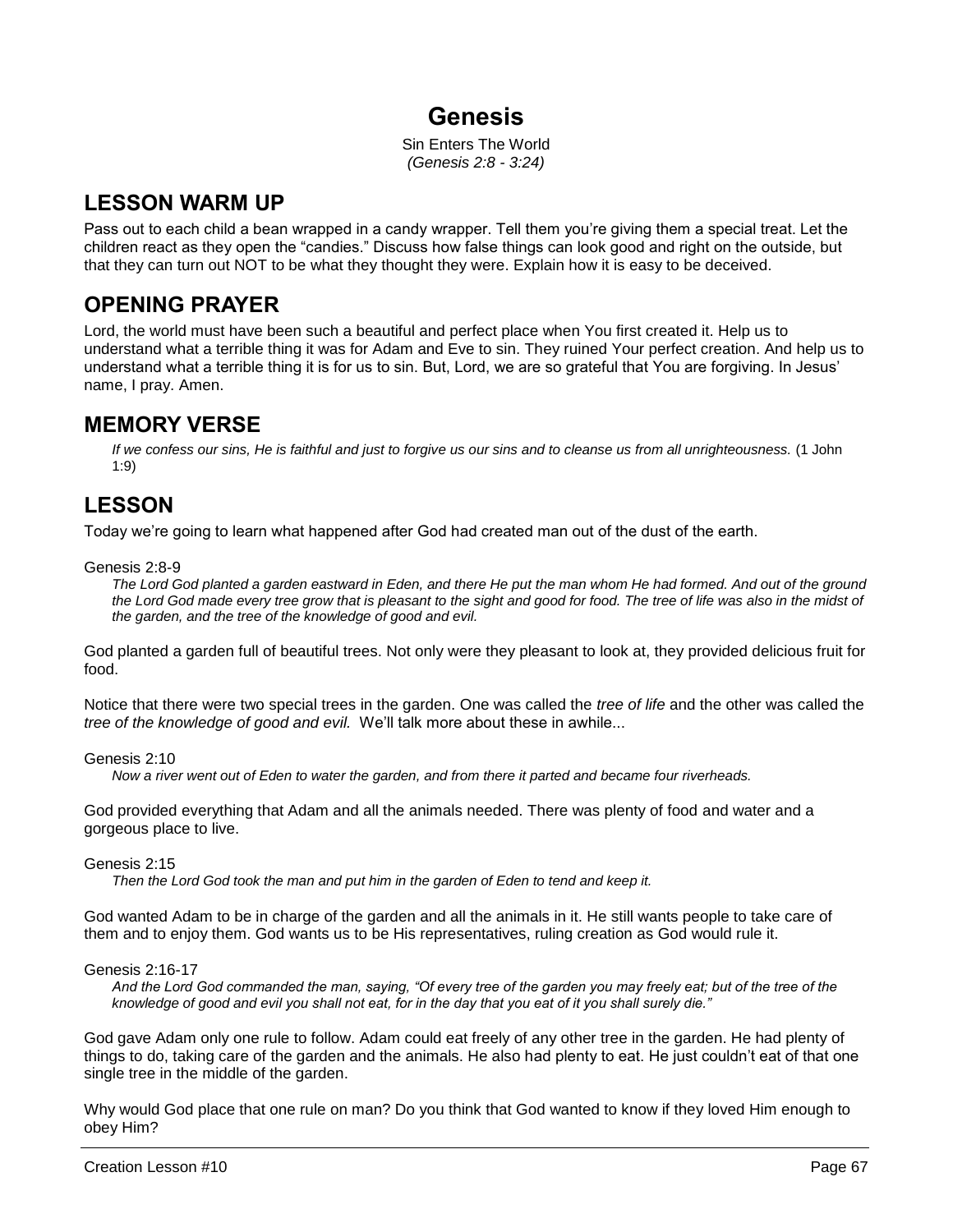One day Eve found herself near the forbidden tree of the knowledge of good and evil.

Genesis 3:1

*Now the serpent was more cunning [crafty or tricky] than any beast of the field which the Lord God had made. And he said to the woman, "Has God indeed said, 'You shall not eat of every tree of the garden'?"*

Who is the snake? (Satan!) Notice that he didn't quote God correctly.

Genesis 3:2-3

*And the woman said to the serpent, "We may eat the fruit of the trees of the garden; but of the fruit of the tree which is in the midst of the garden, God has said, 'You shall not eat it, nor shall you touch it, lest you die.'"*

Satan misquoted God, and now Eve adds to what God said...

Genesis 3:4-5

*And the serpent said to the woman, "You will not surely die. For God knows that in the day you eat of it your eyes will be opened, and you will be like God, knowing good and evil."*

Here Satan tells the woman that God didn't mean what He says. Satan tries to tell her that she won't really die. But, we know that God means what He says, and says what He means. That's why I'm so thankful to have the Bible. It's important for us to study God's Word and to memorize it, so that we understand exactly what God said. You can trust God's word to be exactly right.

Genesis 3:6

*So when the woman saw that the tree was good for food, that it was pleasant to the eyes, and a tree desirable to make one wise, she took of its fruit and ate. She also gave to her husband with her, and he ate.*

Eve was overcome with the desire to be wise. The temptation for power overcame her desire to obey and please God.

This is how sin entered the world. Since then, every person who has been born has a sinful nature, a nature that does not want to please God. Do you know what sin is? It is the wrong things we do. It's the "want to" to do things our own way.

The death God was speaking of when he warned Adam not to eat of the tree of the knowledge of good and evil was separation from God forever. Where would that be? *(Hell!)* That is the punishment we deserve for our sin, too. Sin is very serious! It causes great unhappiness; it ruined God's perfect creation. How sad that Adam and Eve disobeyed God and caused sin to enter the world.

Genesis 3:7

*Then the eyes of both of them were opened, and they knew that they were naked; and they sewed fig leaves together and made themselves coverings.*

Up to this point, "*… they were both naked, the man and his wife, and were not ashamed."* (Genesis 2:25) But now they knew they were naked and they were *very* ashamed.

Genesis 3:8-10

*And they heard the sound of the Lord God walking in the garden in the cool of the day, and Adam and his wife hid themselves from the presence of the Lord God among the trees of the garden. Then the Lord God called to Adam and*  said to him, "Where are you?" So he said, "I heard Your voice in the garden, and I was afraid because I was naked; and I *hid myself."*

Adam and Eve were afraid; they knew they had disobeyed God. Have you ever done something wrong and ran off to hide because you didn't want to get caught? That's what Adam and Eve tried to do. But you can't hide from God. He knows everything.

#### Genesis 3:12-13

*Then the man said, "The woman whom You gave to be with me, she gave me of the tree, and I ate." And the Lord God said to the woman, "What is this you have done?" And the woman said, "The serpent deceived me, and I ate."*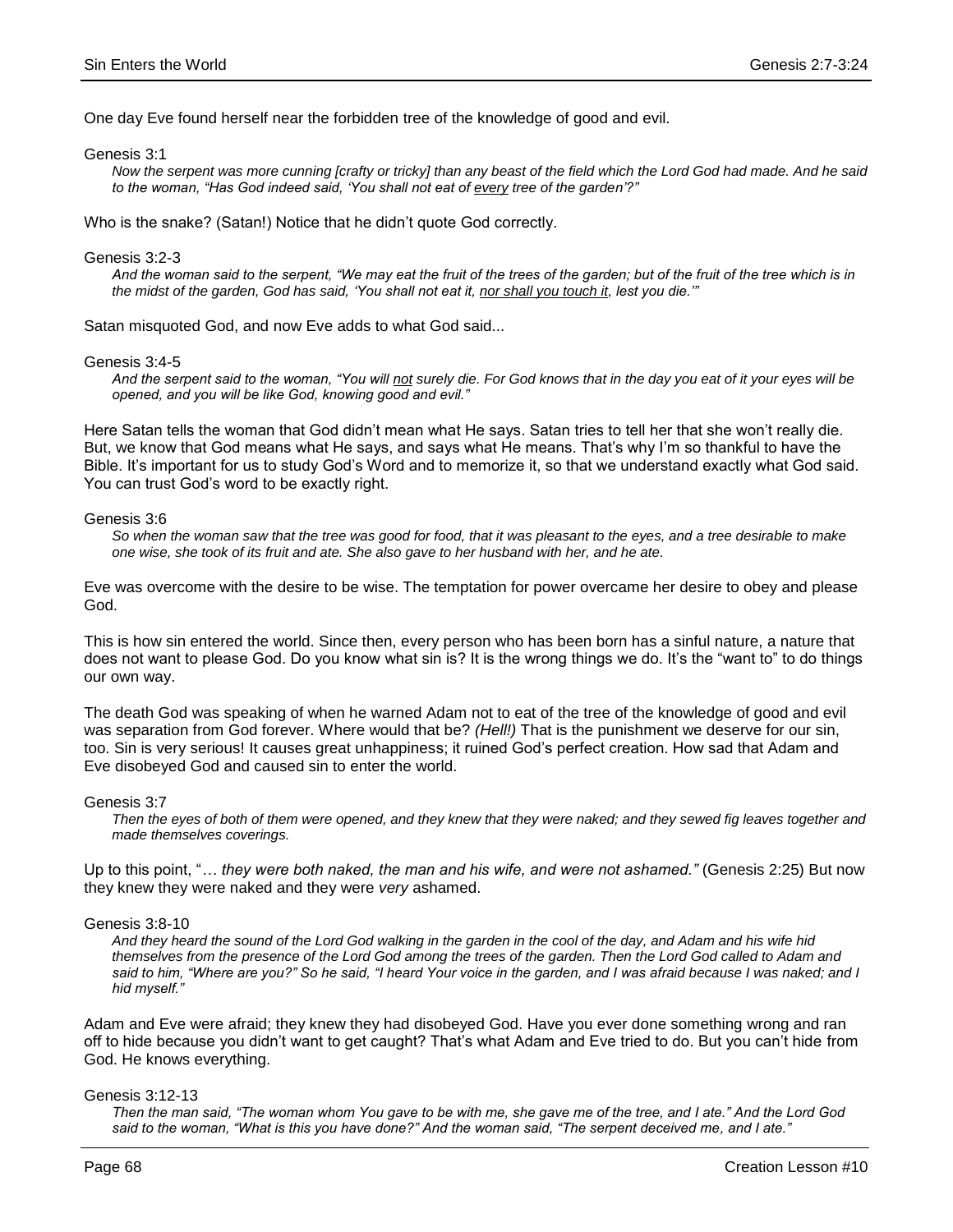As God questioned them about their sin, Adam blamed Eve and Eve blamed the serpent. Have you ever tried to blame someone else for something you've done? Has anyone ever blamed you for something *they* did?

#### Genesis 3:14-15

*So the Lord God said to the serpent: "Because you have done this, you are cursed more than all cattle, and more than every beast of the field; on your belly you shall go, and you shall eat dust all the days of your life. And I will put enmity [bitterness and hatred] between you and the woman, and between your seed and her Seed; He shall bruise your head, and you shall bruise His heel."*

Here in the first book of the Bible, right after the first sin, God promises to send Someone to do away with Satan. This is about God's promised One, the Lord Jesus Christ, the Son of God. The Lord Jesus came from Heaven to die on the cross for the sins of the whole world. He died for your sins and mine. He didn't have to do that, because He was perfect. He was willing to die because He loved us. The blood came from His hands and feet as they nailed Him to the cross. (Describe His suffering, emphasizing the seriousness of sin's punishment.)

The Bible says He is the One who "washed us from our sins in His own blood" (Revelation 1:5b.) The Lord Jesus took the punishment for our sins. When the Lord Jesus died, they took Him from the cross. He was buried, but He didn't stay dead. After three days He rose again and is now in Heaven.

Because the Lord Jesus took the punishment of sin on Himself, you can receive God's gift of forgiveness and everlasting life today. The Lord Jesus is the Savior that God promised to send long ago.

#### Genesis 3:21

*Also for Adam and his wife the Lord God made tunics of skin, and clothed them."*

God made clothes from animal skins to cover Adam and Eve. This was the very first death in the newly created world. An animal had to be killed (it's blood had to be shed) to cover Adam and Eve's sin and shamefulness. This was an example of what God the Son, Jesus, would have to do on the cross to make the final and complete payment for our sin.

#### Genesis 3:23-24

*…therefore the Lord God sent him out of the garden of Eden to till the ground from which he was taken. So He drove out the man and He placed cherubim at the east of the garden of Eden, and a flaming sword which turned every way, to guard the way to the tree of life.*

God punished Adam and Eve for their disobedience and rebellion by sending them out of the garden.

In His mercy, God set an angel with a sword of fire to guard the entrance of the garden. In this way, God protected Adam and Eve from reentering the garden where they may have eaten from the tree of life and be doomed to live forever in their sin.

## **Closing Prayer**

Lord, because of Adam and Eve's disobedience, everyone is born deserving Your punishment for sin. But we thank Jesus for taking that punishment for us when He died on the cross. Now we can live with You someday and have everlasting life. In Jesus' name, I pray. Amen.

## **LEARNING CENTERS**

## **Imagination Station**

(Craft Center)

Choose from the following craft activities:

### *1. Mystery Pictures*

Make pictures using disappearing ink. I saw some Vanishing Crayons in Erick's catalog (see web site listed below) but I'm not sure how they work.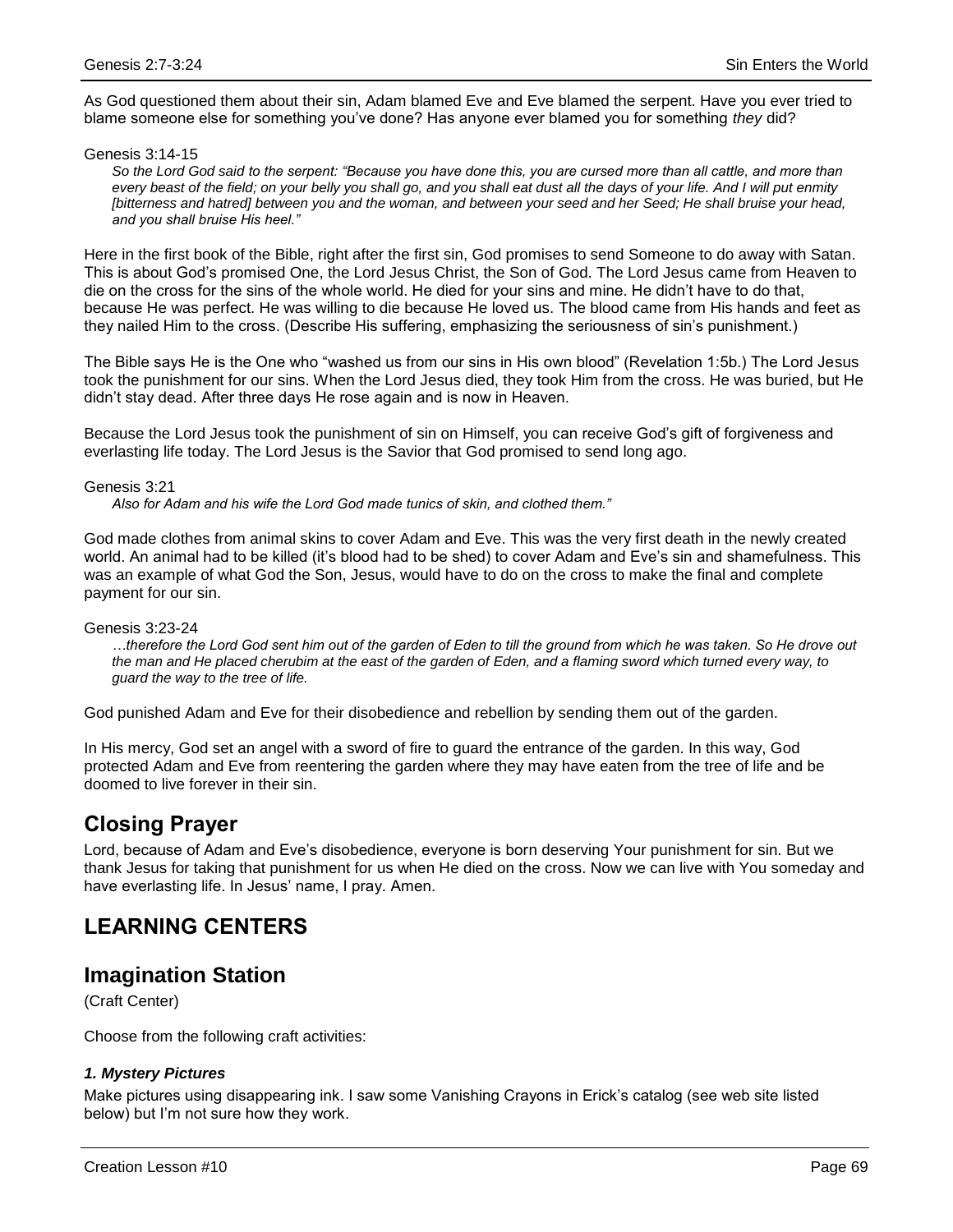## *2. Mystery Boxes*

Challenge your friends to discover—by touch only—what lies in your mystery boxes!

### *Materials*

- Shoe box
- **Tape**
- **Scissors**
- Paper or fabric
- Markers
- Nature objects
- Index cards

## *Procedure*

For each mystery box, tape the lid onto a shoebox and cut a hole in one end large enough to put your hand through. Cover the hole with paper. Cut slits in the paper in a star shape, so that you can put your hand through, but the hole will still be covered. Alternately, instead of paper, you could hang a small piece of fabric inside the box to cover the hole by forming a



curtain. Then decorate the box with markers. (You can also make "feel-y" boxes from oatmeal containers.)

Now put a mystery object inside the box. Remember that your friends trust you, so only use objects that won't harm them or make them feel bad in any way. Try shells, rocks, driftwood, leaves, twigs, or cones. Make up a riddle or a poem to go with each object. Write it on a card and put it on the box.

Let your friends put a hand through the hole and try to guess what the object is. After everyone has made a guess, let someone take the object out for all to see.

# **Fun House**

(Game Center)

### *True/False Game*

- 1. Before class, write several short sentences about the lesson on slips of paper. Write both true and false statements. Fold the strips of paper and put them in a box.
- 2. Divide the class into two or more teams. Have the children take turns going to the box and drawing a slip of paper. Read aloud the statement; then let the child say whether the statement is true or false. If the answer is correct, give the child's team 100 points. The team with the most points after the last slip of paper is drawn is the winner.
- 3. Stress the point that there is only one Truth. Jesus is the Way, the Truth, and the Life. There are no gray areas about truth.

# **God's Weird and Wonderful World**

### (Science Center)

Perform some illusions and talk about how there is only one truth, but lies can look like truth.

### *1. The Illusion of the Cut and Restored Rope*

Use the illusion of the cut and restored rope to illustrate the Fall in the garden. Start off by showing a long rope. Explain that in the beginning God and man had a strong, solid relationship.

But then, along came the serpent... (Drop one end of the rope, and let it wiggle like a snake.) The serpent said, "Did God REALLY say…?" And from then on, every sin for the rest of history can be traced back to those four little words.